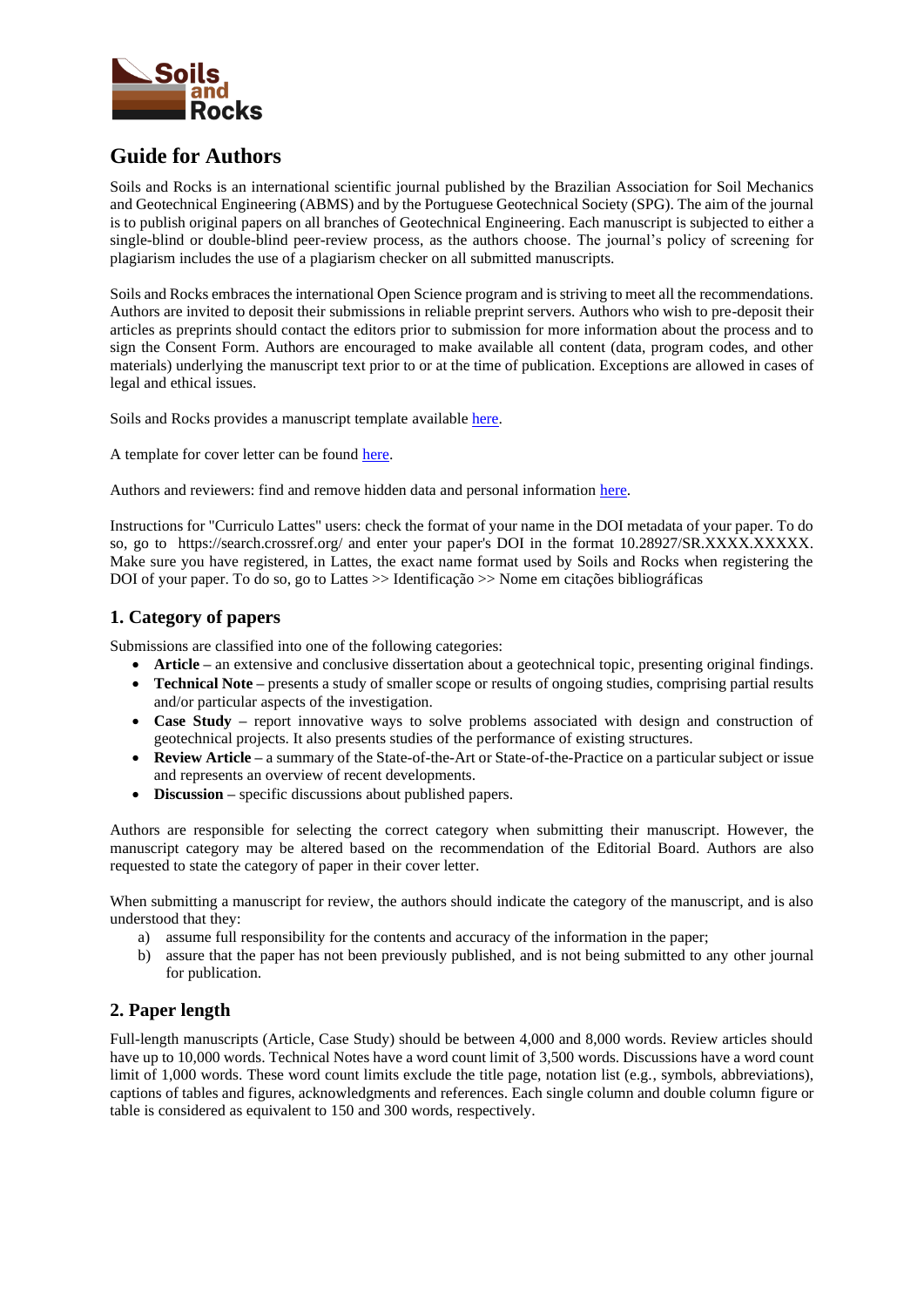

# **3. Scientific style**

The manuscripts should be written in UK or US English, in the third person and all spelling should be checked in accordance with a major English Dictionary. The manuscript should be able to be readily understood by a Civil Engineer and avoid colloquialisms. Unless essential to the comprehension of the manuscript, direct reference to the names of persons, organizations, products or services is not allowed. Flattery or derogatory remarks about any person or organization should not be included.

The author(s) of Discussion Papers should refer to himself (herself/themselves) as the reader(s) and to the author(s) of the paper as the author(s).

The International System (SI) units must be used. The symbols are recommended to be in accordance with Lexicon in 14 Languages, ISSMFE (2013) and the ISRM List of Symbols. Use italics for single letters that denote mathematical constants, variables, and unknown quantities, either in tables or in the text.

# **4. Submission requirements and contents**

A submission implies that the following conditions are met:

- the authors assume full responsibility for the contents and accuracy of the information presented in the paper;
- the manuscript contents have not been published previously, except as a lecture or academic thesis;
- the manuscript is not under consideration for publication elsewhere;
- the manuscript is approved by all authors:
- the manuscript is approved by the necessary authorities, when applicable, such as ethics committees and institutions that may hold intellectual property on contents presented in the manuscript;
- the authors have obtained authorization from the copyright holder for any reproduced material;
- the authors are aware that the manuscript will be subjected to plagiarism check.

The author(s) must upload two digital files of the manuscript to the Soils and Rocks submission system. The size limit for each submission file is 20 MB. The manuscript should be submitted in docx format (Word 2007 or higher) or doc format (for older Word versions). An additional PDF format file of the manuscript is also required upon submission. Currently, the journal is not accepting manuscripts prepared using LaTeX.

The following documents are required as minimum for submission:

- cover letter:
- manuscript with figures and tables embedded in the text (doc or docx format);
- manuscript with figures and tables embedded in the text for revision (PDF format);
- permission for re-use of previously published material when applicable, unless the author/owner has made explicit that the image is freely available.

#### **4.1 Cover letter**

The cover letter should include: manuscript title, submission type, authorship information, statement of key findings and work novelty, and related previous publications if applicable. When authors opt for the double-blind peer review process, information on Acknowledgements and Authors' Contributions also should be included.

# **4.2 Title page**

The title page is the first page of the manuscript and must include:

- A concise and informative title of the paper. Avoid abbreviations, acronyms or formulae. Discussion Papers should contain the title of the paper under discussion. Only the first letter of the first word should be capitalized.
- Full name(s) of the author(s). The first name(s) should not be abbreviated. The authors are allowed to abbreviate middle name(s).
- The corresponding author should be identified by a pound sign # beside his/her and in a footnote.
- The affiliation(s) of the author(s), should follow the format: Institution, (Department), City, (State), Country.
- Affiliation address and e-mail must appear below each author's name.
- The 16-digi[t ORCID](https://orcid.org/) of the author(s) mandatory
- Main text word count (excluding abstract and references) and the number of figures and tables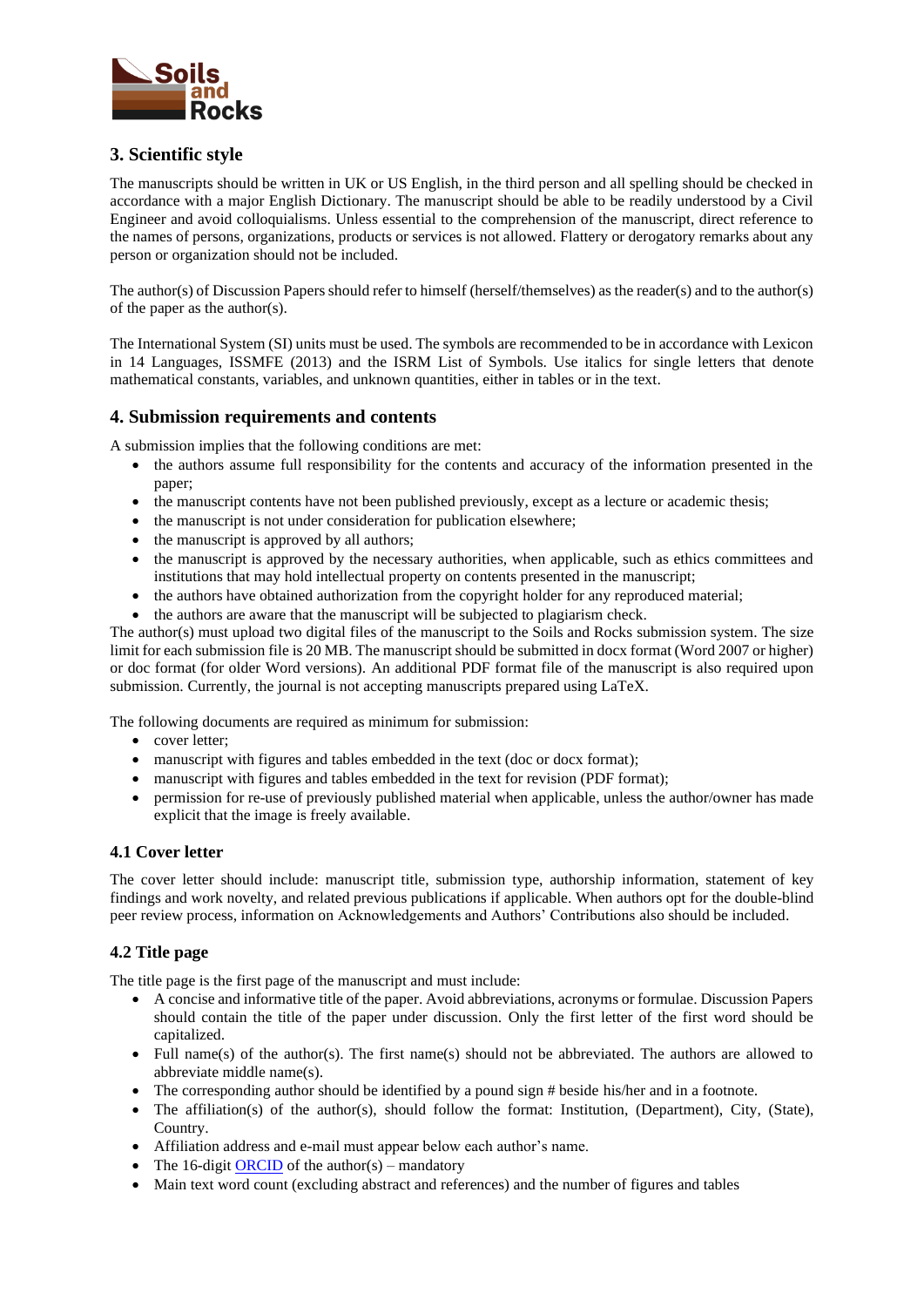

If authors chose the double-blind peer review process, the title page cannot include any authorship detail, such as name, institution, email, and ORCID.

### **4.3 Permissions**

Figures, tables or text passages previously published elsewhere may be reproduced under permission from the copyright owner(s) for both the print and online format. The authors are required to provide evidence that such permission has been granted at the moment of paper submission.

### **4.4 Declaration of interest**

Authors are required to disclose conflicting interests that could inappropriately bias their work. For that end, a section entitled "Declaration of interest" should be included following any acknowledgments and prior to the "Authors' contributions" section. In case of the absence of conflicting interests, the authors should still include a declaration of interest.

### **4.5 Authors' contributions**

Authors are required to include an author statement outlining their individual contributions to the paper according to the CASRAI CRediT roles (as per [https://casrai.org/credit\)](https://casrai.org/credit). The minimum requirements of contribution to the work for recognition of authorship are: a) Participate actively in the discussion of results; b) Review and approval of the final version of the manuscript. A section entitled "Authors' contributions" should be included after the declaration of interest section, and should be formatted with author's name and CRediT role(s), according to the example:

Samuel Zheng: conceptualization, methodology, validation. Olivia Prakash: data curation, writing - original draft preparation. Fatima Wang: investigation, validation. Kwame Bankole: supervision. Sun Qi: writing - reviewing and editing.

Do not include credit items that do not follow the Taxonomy established by CASRAI CRediT roles.

The authors' contributions section should be omitted in manuscripts that have a single author. In case the authors opt for the double-blind review process, the authors' contributions should be stated in the cover letter and omitted from the manuscript.

# **4.6 Data availability**

A data availability statement must be included in any original research article. Authors should include information on where data supporting the findings reported in the article can be found, if applicable. Persistent hyperlink to make available archived datasets evaluated or produced during the study are to be included. "Data" is the minimal dataset necessary to understand, replicate and develop based on the results presented in the article. Cases in which sharing research data is not possible, data availability is still to be stated in the manuscript including any requirements for access.

# **5. Plagiarism checking**

Soils and Rocks follows the ethics of th[e Committee on Publication Ethics \(COPE\),](https://publicationethics.org/) of th[e Code of Ethics American](https://cdn.ymaws.com/wera.site-ym.com/resource/resmgr/a_general/aera.pdf)  [Educational Research Association,](https://cdn.ymaws.com/wera.site-ym.com/resource/resmgr/a_general/aera.pdf) the [Code of Good Scientific Practice -](http://www.fapesp.br/boaspraticas/) FAPESP and the [Council of Science](https://www.councilscienceeditors.org/)  [Editors \(CSE\)](https://www.councilscienceeditors.org/) concerning publication. Any material published in is in agreement with the [SciELO Guidelines on](https://wp.scielo.org/wp-content/uploads/Guide-to-Best-Practices-for-Strengthening-Ethics-in-Scientific-Publishing.pdf)  [Best Practices for Strengthening Ethics in Scientific Publication.](https://wp.scielo.org/wp-content/uploads/Guide-to-Best-Practices-for-Strengthening-Ethics-in-Scientific-Publishing.pdf)

Submitted papers are expected to contain at least 50 % new content and the remaining 50 % should not be verbatim to previously published work.

All manuscripts are screened for similarities. Currently, the Editorial Board uses the plagiarism checker Plagius (www.plagius.com) to compare submitted papers to already published works. Manuscripts will be rejected if more than 20 % of content matches previously published work, including self-plagiarism. The decision to reject will be under the Editors' discretion if the percentage is between 10 % and 20 %.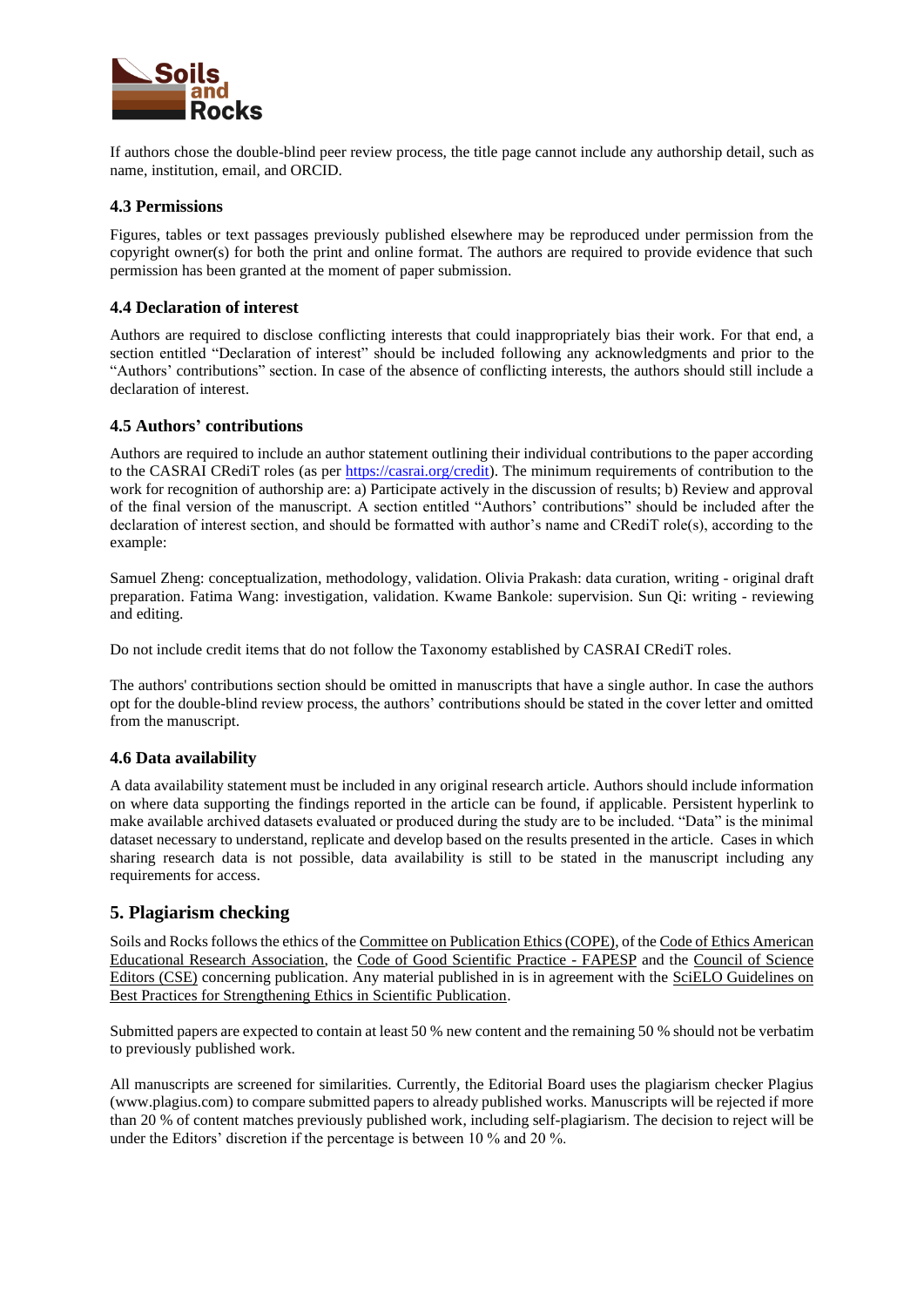

The Editorial Board will be responsible for analyzing reports of plagiarism, duplicate or redundant publication after the articles have been published. The article will be removed immediately from the Journal if the complaint is confirmed. Authors may also be subjected to the penalties.

Corrections and retractions may be corrected through an Erratum in case that errors and shortcomings do not imply in "Misconduct in publication", which will be recognized as fabrication, falsification, and plagiarism (as per SciELO Guidelines on Best Practices for Strengthening Ethics in Scientific Publication).

IMPORTANT OBSERVATION: Mendeley software plug-in (suggested in this guide) for MS-Word can be used to include the references in the manuscript. This plug-in uses a field code that sometimes includes automatically both title and abstract of the reference. Unfortunately, the similarity software adopted by the Journal (Plagius) recognizes the title and abstract as an actual written text by the field code of the reference and consequently increases considerably the percentage of similarity. Please do make sure to remove the abstract (if existing) inside Mendeley section where the adopted reference is included. This issue has mistakenly caused biased results in the past. The Editorial Board of the journal is now aware of this tendentious feature.

# **6. Formatting instructions**

The text must be presented in a single column, using ISO A4 page size, left, right, top, and bottom margins of 25 mm, Times New Roman 12 font, and line spacing of 1.5. All lines and pages should be numbered.

The text should avoid unnecessary italic and bold words and letters, as well as too many acronyms. Authors should avoid to capitalize words and whenever possible to use tables with distinct font size and style of the regular text.

Figures, tables and equations should be numbered in the sequence that they are mentioned in the text.

#### *Abstract*

Please provide an abstract between 150 and 250 words in length. Abbreviations or acronyms should be avoided. The abstract should state briefly the purpose of the work, the main results and major conclusions or key findings.

#### *Keywords*

A minimum of three and a maximum of six keywords must be included after the abstract. The keywords must represent the content of the paper. Keywords offer an opportunity to include synonyms for terms that are frequently referred to in the literature using more than one term. Adequate keywords maximize the visibility of your published paper.

#### Examples:

Poor keywords – piles; dams; numerical modeling; laboratory testing Better keywords – friction piles; concrete-faced rockfill dams; material point method; bender element test

#### *List of symbols*

A list of symbols and definitions used in the text must be included before the References section. Any mathematical constant, variable or unknown quantity should appear in italics. List lower case characters first, then upper case. Latin alphabet characters must appear before Greek alphabet characters.

# **6.1 Citations**

References to other published sources must be made in the text by the last name(s) of the author(s), followed by the year of publication. Examples:

- Narrative citation: [...] while Silva & Pereira (1987) observed that resistance depended on soil density
- Parenthetical citation: It was observed that resistance depended on soil density (Silva & Pereira, 1987).

In the case of three or more authors, the reduced format must be used, e.g.: Silva et al. (1982) or (Silva et al., 1982). Do not italicize "et al."

Two or more citations belonging to the same author(s) and published in the same year are to be distinguished with small letters, e.g.: (Silva, 1975a, b, c.).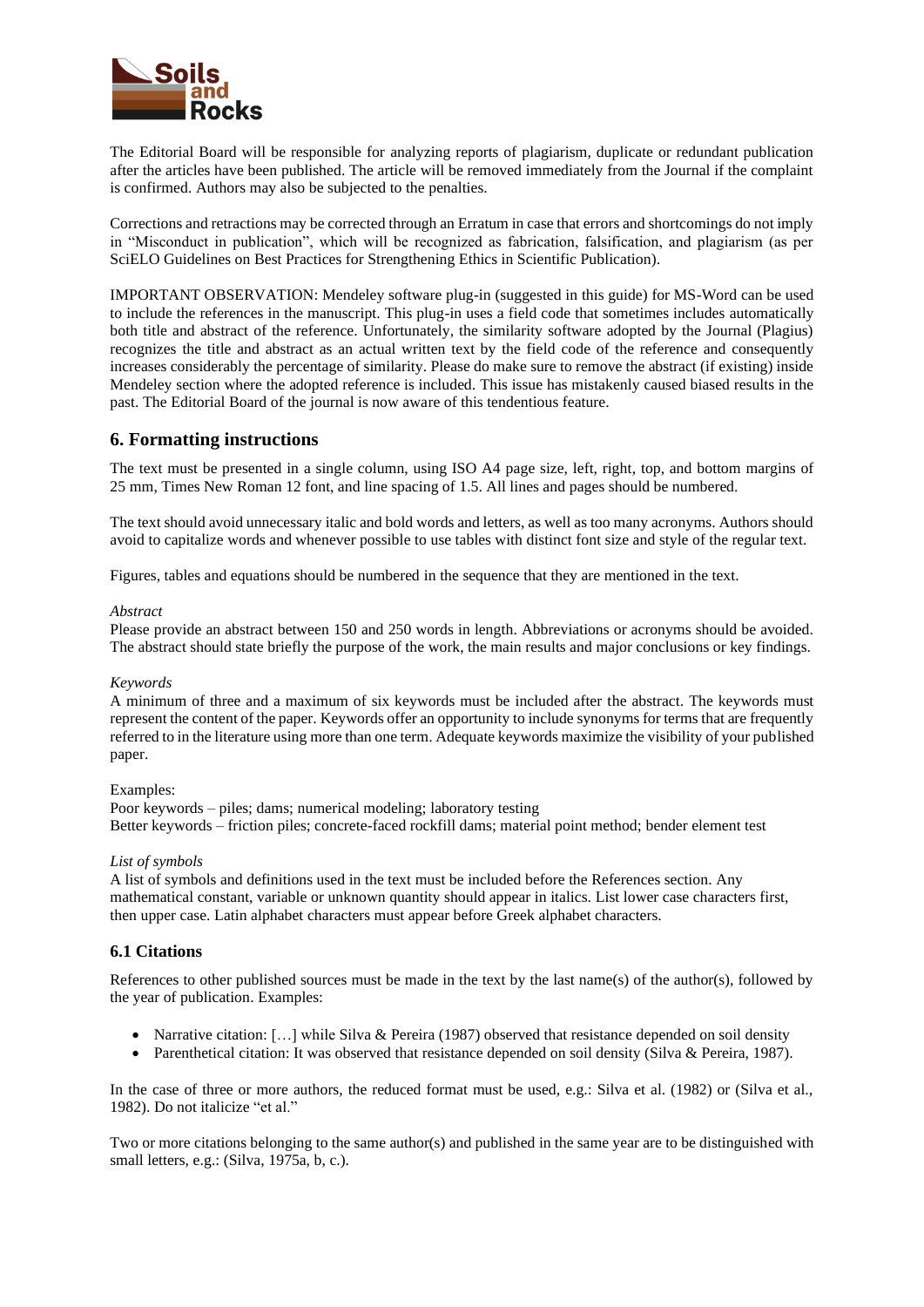

Standards must be cited in the text by the initials of the entity and the year of publication, e.g.: ABNT (1996), ASTM (2003).

#### **6.2 References**

A customized style for the [Mendeley](https://www.mendeley.com/) software is available and may be downloaded from [this link.](https://csl.mendeley.com/styles/583367631/soilsandrocks-4)

Full references must be listed alphabetically at the end of the text by the first author's last name. Several references belonging to the same author must be cited chronologically. Provide DOI (Digital Object Identifier) whenever available.

Some formatting examples are presented here:

Journal Article

Bishop, A.W., & Blight, G.E. (1963). Some aspects of effective stress in saturated and partly saturated soils. *Géotechnique*, 13(2), 177-197. [https://doi.org/10.1680/geot.1963.13.3.177.](https://doi.org/10.1680/geot.1963.13.3.177)

Castellanza, R., & Nova, R. (2004). Oedometric tests on artificially weathered carbonatic soft rocks. *Journal of Geotechnical and Geoenvironmental Engineering*, 130(7), 728-739. [https://doi.org/10.1061/\(ASCE\)1090-0241\(2004\)130:7\(728\).](https://doi.org/10.1061/(ASCE)1090-0241(2004)130:7(728))

Fletcher, G. (1965). Standard penetration test: its uses and abuses. *Journal of the Soil Mechanics Foundation Division*, 91, 67-75.

Indraratna, B., Kumara, C., Zhu S-P., Sloan, S. (2015). Mathematical modeling and experimental verification of fluid flow through deformable rough rock joints. *International Journal of Geomechanics*, 15(4): 04014065-1-04014065-11. [https://doi.org/10.1061/\(ASCE\)GM.1943-5622.0000413.](https://doi.org/10.1061/(ASCE)GM.1943-5622.0000413)

Garnier, J., Gaudin, C., Springman, S.M., Culligan, P.J., Goodings, D., Konig, D., ... & Thorel, L. (2007). Catalogue of scaling laws and similitude questions in geotechnical centrifuge modelling. *International Journal of Physical Modelling in Geotechnics*, 7(3), 01-23[. https://doi.org/10.1680/ijpmg.2007.070301.](https://doi.org/10.1680/ijpmg.2007.070301)

Bicalho, K.V., Gramelich, J.C., & Santos, C.L.C. (2014). Comparação entre os valores de limite de liquidez obtidos pelo método de Casagrande e cone para solos argilosos brasileiros. *Comunicações Geológicas*, 101(3), 1097-1099 (in Portuguese).

Book

Lambe, T.W., & Whitman, R.V. (1979). *Soil Mechanics, SI version*. John Wiley & Sons.

Das, B.M. (2012). *Fundamentos de Engenharia Geotécnica*. Cengage Learning (in Portuguese).

Head, K.H. (2006). *Manual of Soil Laboratory Testing - Volume 1: Soil Classification and Compaction Tests*. Whittles Publishing.

Bhering, S.B., Santos, H.G., Manzatto, C.V., Bognola, I., Fasolo, P.J., Carvalho, A.P., ... & Curcio, G.R. (2007). *Mapa de solos do estado do Paraná*. Embrapa (in Portuguese).

Book Section

Yerro, A., & Rohe, A. (2019). Fundamentals of the Material Point Method. In *The Material Point Method for Geotechnical Engineering* (pp. 23-55). CRC Press. [https://doi.org/10.1201/9780429028090.](https://doi.org/10.1201/9780429028090)

Sharma, H.D., Dukes, M.T., & Olsen, D.M. (1990). Field measurements of dynamic moduli and Poisson´s ratios of refuse and underlying soils at a landfill site. In *Geotechnics of Waste Fills - Theory and Practice* (pp. 57-70). ASTM International[. https://doi.org/10.1520/STP1070-EB.](https://doi.org/10.1520/STP1070-EB)

Cavalcante, A.L.B., Borges, L.P.F., & Camapum de Carvalho, J. (2015). Tomografias computadorizadas e análises numéricas aplicadas à caracterização da estrutura porosa de solos não saturados. In *Solos Não Saturados no Contexto Geotécnico* (pp. 531-553). ABMS (in Portuguese).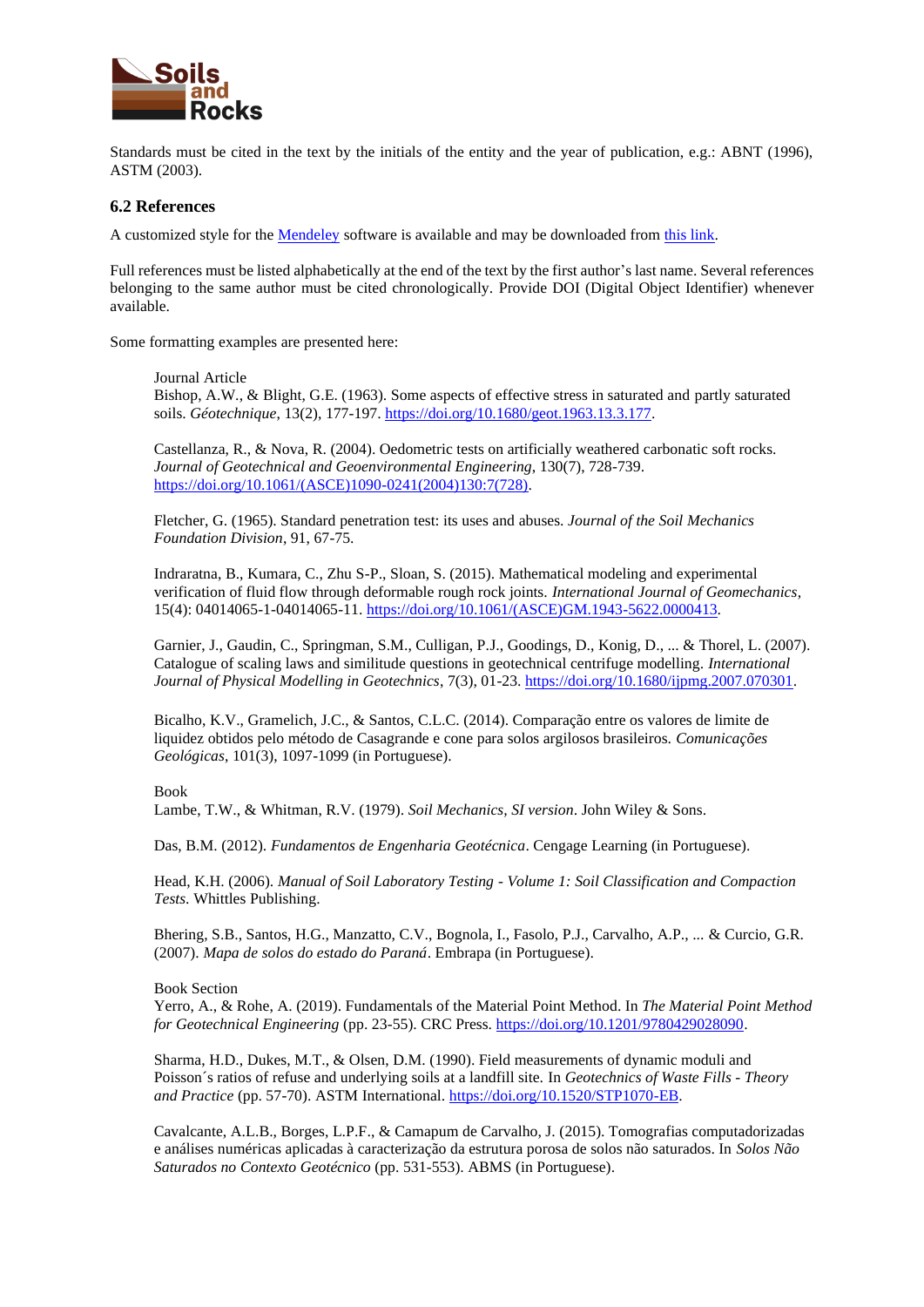

#### Proceedings

Jamiolkowski, M.; Ladd, C.C.; Germaine, J.T., & Lancellotta, R. (1985). New developments in field and laboratory testing of soils. *Proc. 11th International Conference on Soil Mechanics and Foundation Engineering,* San Francisco, August 1985. Vol. 1, Balkema, 57-153.

Massey, J.B., Irfan, T.Y. & Cipullo, A. (1989). The characterization of granitic saprolitic soils. *Proc. 12th International Conference on Soil Mechanics and Foundation Engineering*, Rio de Janeiro. Vol. 6, Publications Committee of XII ICSMFE, 533-542.

Indraratna, B., Oliveira D.A.F., & Jayanathan, M. (2008b). Revised shear strength model for infilled rock joints considering overconsolidation effect. *Proc. 1st Southern Hemisphere International Rock Mechanics Symposium*, Perth. ACG, 16-19.

Barreto, T.M., Repsold, L.L., & Casagrande, M.D.T. (2018). Melhoramento de solos arenosos com polímeros. *Proc. 19º Congresso Brasileiro de Mecânica dos Solos e Engenharia Geotécnica*, Salvador. Vol. 2, ABMS, CBMR, ISRM & SPG, 1-11 (in Portuguese).

#### Thesis

Lee, K.L. (1965). *Triaxial compressive strength of saturated sands under seismic loading conditions* [Unpublished doctoral dissertation]. University of California at Berkeley.

Chow, F.C. (1997). *Investigations into the behaviour of displacement pile for offshore foundations* [Doctoral thesis, Imperial College London]. Imperial College London's repository. [https://spiral.imperial.ac.uk/handle/10044/1/7894.](https://spiral.imperial.ac.uk/handle/10044/1/7894)

Araki, M.S. (1997). *Aspectos relativos às propriedades dos solos porosos colapsíveis do Distrito Federal* [Unpublished master's dissertation]. University of Brasília (in Portuguese).

Sotomayor, J.M.G. (2018). *Evaluation of drained and non-drained mechanical behavior of iron and gold mine tailings reinforced with polypropylene fibers* [Doctoral thesis, Pontifical Catholic University of Rio de Janeiro]. Pontifical Catholic University of Rio de Janeiro's repository (in Portuguese). [https://doi.org/10.17771/PUCRio.acad.36102.\\*](https://doi.org/10.17771/PUCRio.acad.36102*)

\* *official title in English should be used when available in the document.*

#### Report

ASTM D7928-17. (2017). Standard Test Method for Particle-Size Distribution (Gradation) of Fine-Grained Soils Using the Sedimentation (Hydrometer) Analysis. *ASTM International, West Conshohocken, PA.* [https://doi.org/10.1520/D7928-17.](https://doi.org/10.1520/D7928-17)

ABNT NBR 10005. (2004). Procedure for obtention leaching extract of solid wastes. *ABNT - Associação Brasileira de Normas Técnicas*, Rio de Janeiro, RJ (in Portuguese).

DNIT. (2010). Pavimentação - Base de solo-cimento - Especificação de serviço DNIT 143. *DNIT - Departamento Nacional de Infraestrutura de Transportes*, Rio de Janeiro, RJ (in Portuguese).

USACE. (1970). Engineering and Design: Stability of Earth and Rock-Fill Dams, Engineering Manual 1110-2-1902. *Corps of Engineers*, Washington, D.C.

Web Page

Soils and Rocks. (2020). *Guide for Authors*. Soils and Rocks. Retrieved in September 16, 2020, from [http://www.soilsandrocks.com/.](http://www.soilsandrocks.com/)

### **6.3 Artworks and illustrations**

Each figure should be submitted as a high-resolution image, according to the following mandatory requirements:

• Figures must be created as a TIFF file format using LZW compression with minimum resolution of 500 dpi.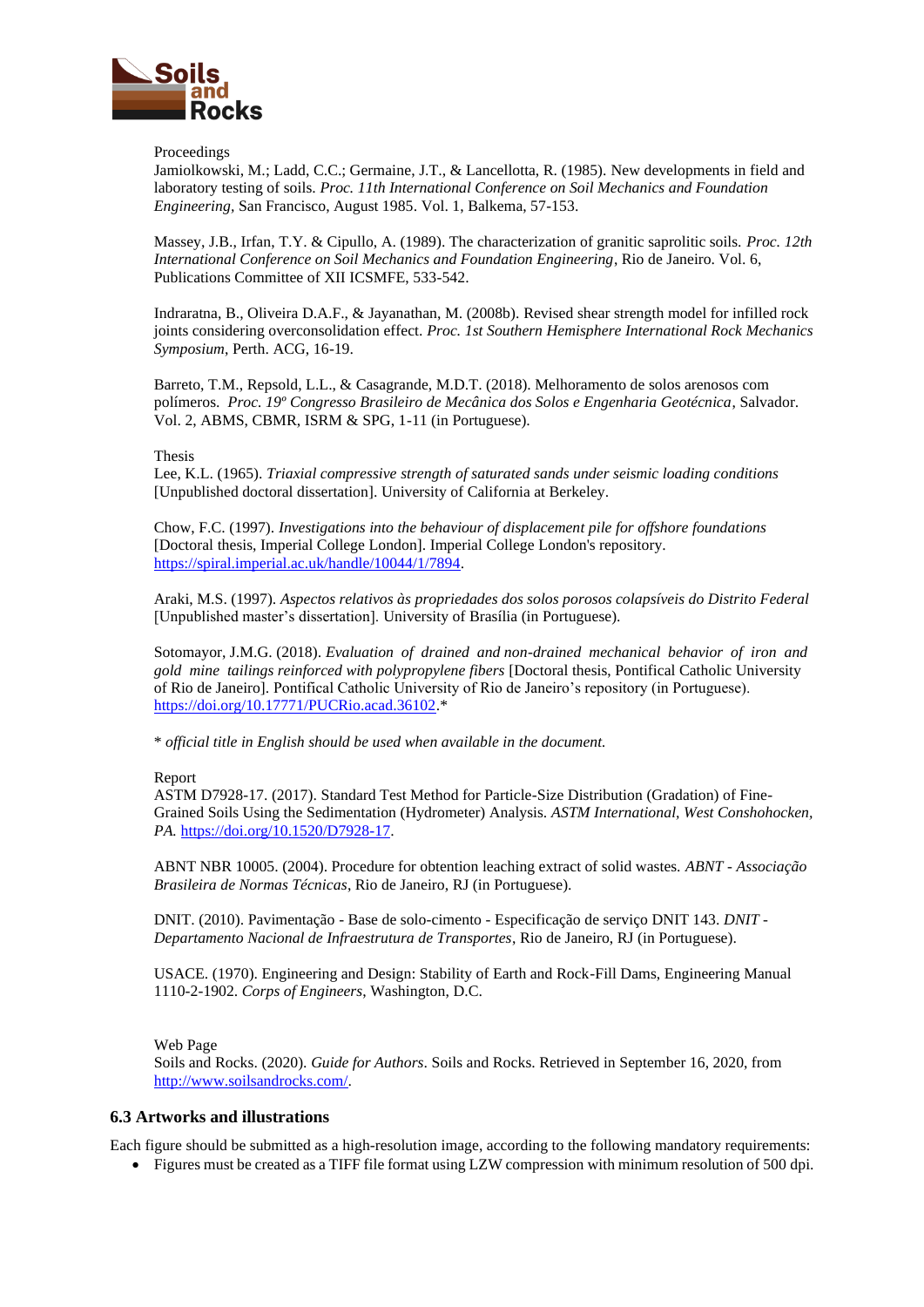

- Size the figures according to their final intended size. Single-column figures should have a width of up to 82 mm. Double-column figures should have a maximum width of 170 mm.
- Use Times New Roman for figure lettering. Use lettering sized 8-10 pt. for the final figure size.
- Lines should have 0.5 pt. minimum width in drawings.
- Titles or captions should not be included inside the figure itself.

Figures must be embedded in the text near the position where they are first cited. Cite figures in the manuscript in consecutive numerical order. Denote figure parts by lowercase letters (a, b, c, etc.). Please include a reference citation at the end of the figure caption for previously published material. Authorization from the copyright holder must be provided upon submission for any reproduced material.

Figure captions must be placed below the figure and start with the term "Figure" followed by the figure number and a period. Example:

Figure 1. Shear strength envelope.

Do not abbreviate "Figure" when making cross-references to figures.

All figures are published in color for the electronic version of the journal; however, the print version uses grayscale. Please format figures so that they are adequate even when printed in grayscale.

*Accessibility*: Please make sure that all figures have descriptive captions (text-to-speech software or a text-to-Braille hardware could be used by blind users). Prefer using patterns (e.g., different symbols for dispersion plot) rather than (or in addition to) colors for conveying information (then the visual elements can be distinguished by colorblind users). Any figure lettering should have a contrast ratio of at least 4.5:1

*Improving the color accessibility for the printed version and for colorblind readers*: Authors are encouraged to use color figures because they will be published in their original form in the online version. However, authors must consider the need to make their color figures accessible for reviewers and readers that are colorblind. As a general rule of thumb, authors should avoid using red and green simultaneously. Red should be replaced by magenta, vermillion, or orange. Green should be replaced by an off-green color, such as blue-green. Authors should prioritize the use of black, gray, and varying tones of blue and yellow.

These rules of thumb serve as general orientations, but authors must consider that there are multiple types of color blindness, affecting the perception of different colors. Ideally, authors should make use of the following resources: 1) for more information on how to prepare color figures, visit [https://jfly.uni-koeln.de/;](https://jfly.uni-koeln.de/) 2) a freeware software available at<http://www.vischeck.com/> is offered by Vischeck, to show how your figures would be perceived by the colorblind.

#### **6.4 Tables**

Tables should be presented as a MS Word table with data inserted consistently in separate cells. Place tables in the text near the position where they are first cited. Tables should be numbered consecutively using Arabic numerals and have a caption consisting of the table number and a brief title. Tables should always be cited in the text. Any previously published material should be identified by giving the original source as a reference at the end of the table caption. Additional comments can be placed as footnotes, indicated by superscript lower-case letters.

When applicable, the units should come right below the corresponding column heading. Horizontal lines should be used at the top and bottom of the table and to separate the headings row. Vertical lines should not be used.

Table captions must be placed above the table and start with the term "Table" followed by the table number and a period. Example:

Table 1. Soil properties.

Do not abbreviate "Table" when making cross-references to tables. Sample: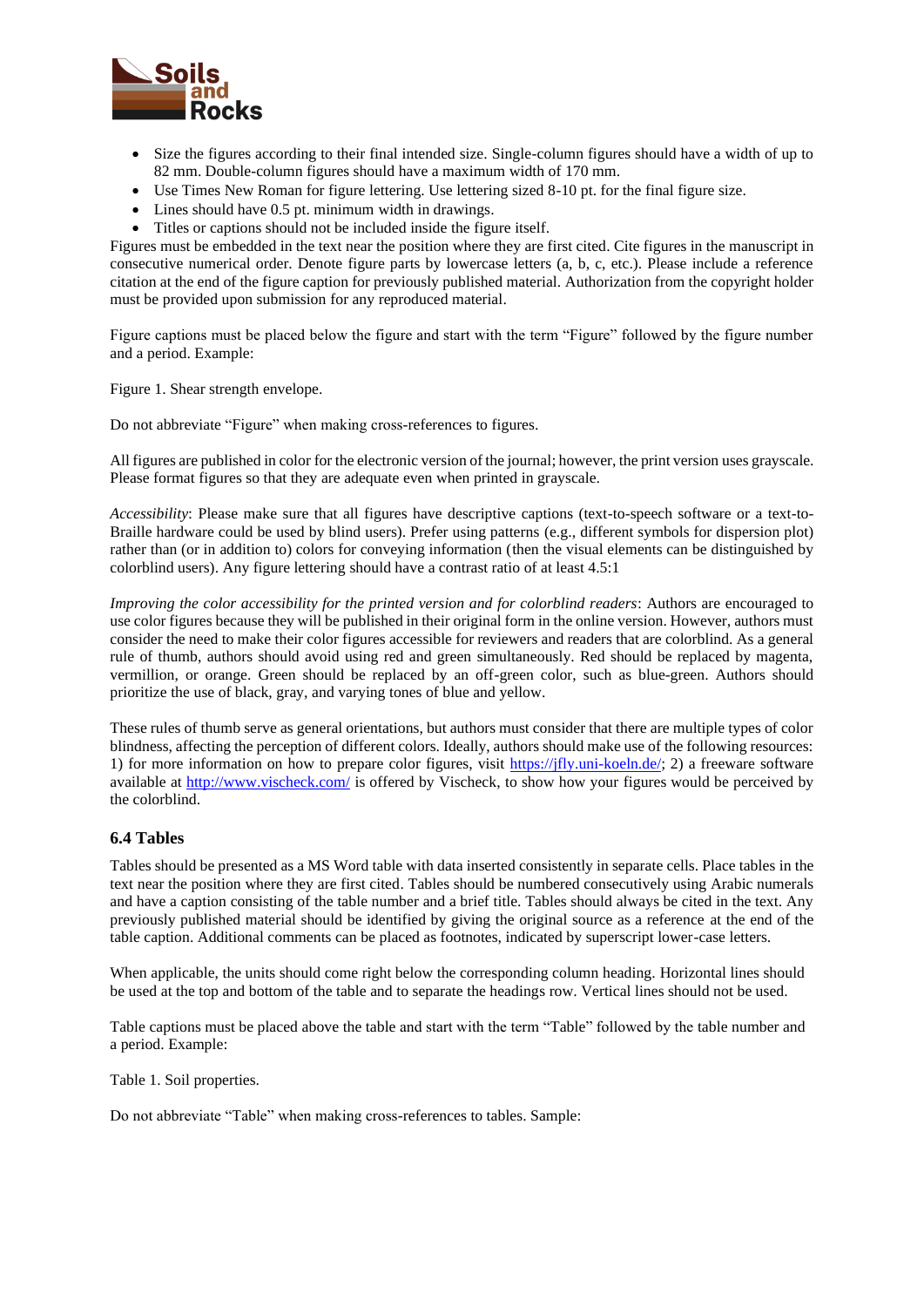

#### Table 1. Soil properties

| Parameter                              | Symbol                 | Value |
|----------------------------------------|------------------------|-------|
| Specific gravity of the sand particles | $G_{s}$                | 2.64  |
| Maximum dry density $(Mg/m3)$          | $\mathcal{P}_{d(max)}$ | 1.554 |
| Minimum dry density $(Mg/m3)$          | $\mathcal{P}_{d(min)}$ | 1.186 |
| Average grain-size (mm)                | $d_{50}$               | 0.17  |
| Coefficient of uniformity              | $C_u$                  | 1.97  |

# **6.5 Mathematical equations**

Equations must be submitted as editable text, created using MathType or the built-in equation editor in MS Word. All variables must be presented in italics.

Equations must appear isolated in a single line of the text. Numbers identifying equations must be flushed with the right margin. International System (SI) units must be used. The definitions of the symbols used in the equations must appear in the List of Symbols.

Do not abbreviate "Equation" when making cross-references to an equation.

# **7. Reviewing procedures**

All manuscripts are evaluated following a **single-blind** or a **double-blind** peer-review process. In a single-blind evaluation the reviewers are kept anonymous. In a double-blind evaluation, both the reviewers and authors are not identified to each other.

Authors **must opt** for either a single or double-blind evaluation process during the submission of their manuscripts. The Associated Editor appointed to your manuscript chooses appropriate reviewers based on the manuscript's subject and may or may not appoint reviewers suggested by the authors.

Manuscripts submitted to the Journal enters a pre-review assessment by the Editor-in-Chief who decides whether it can be sent for further review. Three criteria are considered in this first evaluation: i) adequacy to the Journal's scope; ii) compliance with the instructions in the Guidelines for Authors; iii) paper is an original manuscript. Following, an associate editor is assigned to the submission and the paper is sent at least to two independent reviewers, which evaluates the scientific content. Reviewers may recommend to the Associate Editor either: a) accept as it is; b) accept with minor revision by authors; c) accept with major revision by authors; d) reject encouraging further resubmission after extensive changes; e) reject without any possibility of further resubmission.

Typically, two to three evaluations are required before the Associated Editor makes a decision recommendation to the Editor-in-Chief, which may be either: a) accept for publication; b) requires format revision; c) requires content revision due to similarity check; d) requires minor revision; e) requires major revision; f) reject. Currently, invited reviewers are given a deadline of 40 days to provide their assessments.

The deadline for authors to submit revised manuscripts is 20 days for minor changes, whereas for major changes it is 30 days.

# **8. Instructions for authors opting for a double-blind evaluation procedure**

Authors opting for a double-blind evaluation of the manuscript must: 1) Clearly indicate their option for a doubleblind evaluation in the cover letter; 2) Remove from the submitted manuscript files any indication of authorship;

a. First page: remove all authorship details, such as institution, email, and ORCID;

b. Acknowledgements and Authors' Contributions: please omit these sections since they often can reveal details regarding the manuscript's authorship. The information from these sections should be **included in the cover letter** and, at a later stage, in the manuscript after it is accepted for publication.